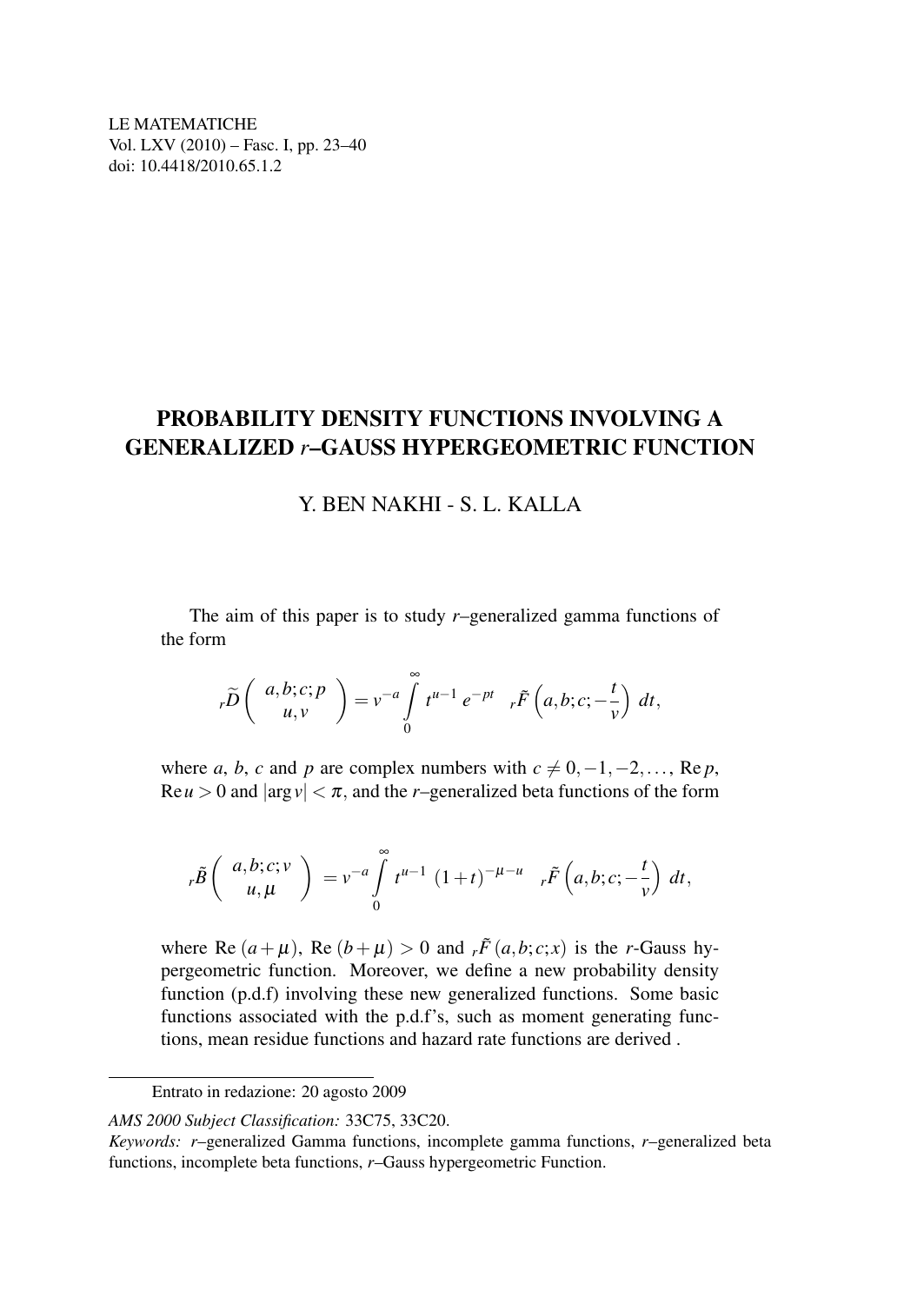#### 1. Introduction

Due to the success of the gamma function, several generalizations and modifications have been considered by various authors [3, 4, 6, 12]. Al-Musallam and Kalla [3, 4] have studied a generalization gamma function of the form

$$
D\left(\begin{array}{c}a,b;c;p\\u,v\end{array}\right)\triangleq v^{-a}\int\limits_{0}^{\infty}t^{u-1}e^{-pt} {}_{2}F_{1}\left(a,b;c;-\frac{t}{v}\right)dt.
$$
 (1)

By putting  $p = 1$  and  $b = c$  in equation (1), we obtain the Kobayashi [6] generalized gamma function defined recently as follows,

$$
D\left(\begin{array}{c}a,b;b;1\\u,v\end{array}\right)=\int\limits_{0}^{\infty}\frac{t^{u-1}e^{-t}}{\left(v+t\right)^{a}}\,dt\triangleq\Gamma_{a}\left(u,v\right)\tag{2}
$$

i.e. their work is a generalization of Kobayashi's function. Moreover, if we take  $a = 0$  in this equation, we get the well-known gamma function

$$
\Gamma(u) = \int_{0}^{\infty} t^{u-1} e^{-t} dt.
$$

Recently, Ben Nakhi and Kalla [5] have treated a generalized beta function in the form

$$
B\left(\begin{array}{c}a, b; c; v\\u, \mu\end{array}\right) = v^{-a} \int_{0}^{\infty} t^{u-1} (1+t)^{-\mu-u} {}_{2}^{\infty} R_{1}\left(a, b; c; -\frac{t}{v}\right) dt, \qquad (3)
$$

and

$$
B\left(\begin{array}{c} a,b;c;\nu\\ u,\mu \end{array}\right) = v^{-a} \int_{0}^{\infty} t^{u-1} (1+t)^{-\mu-u} 2F_1\left(a,b;c;-\frac{t}{\nu}\right) dt. \tag{4}
$$

In section 2, we recall some special functions and give some basic results that will be used in latter sections. In section 3, we define our *r*− generalized gamma function and its incomplete functions. Further, we study a probability density function  $(p.d.f)$  involving this new function  $p.D.$  Moreover, we introduce and study a new probability density function (p.d.f) involving our second new *r*−generalized beta function  $r\tilde{B}$  in the fourth section. In each section of the last two sections we derive some basic functions associated with our new generalized density functions, namely, we compute the *k*-th Moment, moment generating function, the hazard rate function and the mean residue life function.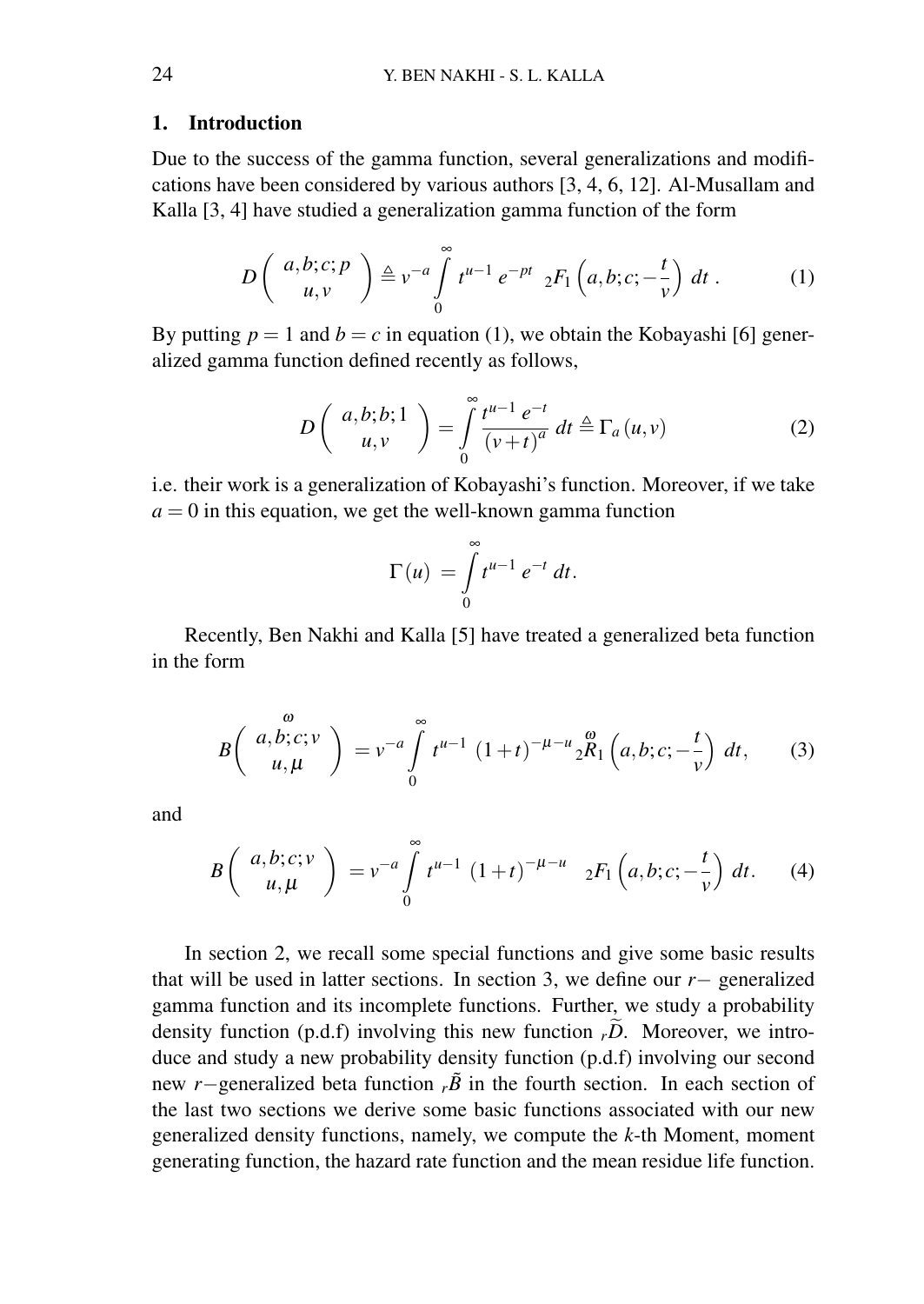#### 2. Definitions and Preliminaries

Throughout this sequel, we shall use the following definitions and the *Fox-Wright Psi function* [9] is defined as follows

$$
{}_{p}\Psi_{q}\left[\left(a_{k},b_{k}\right)_{1,p};\left(\alpha_{k},\beta_{k}\right)_{1,q};z\right]=\sum_{n=0}^{\infty}\frac{\prod\limits_{k=1}^{p}\Gamma\left(a_{k}+nb_{k}\right)}{\prod\limits_{k=1}^{q}\Gamma\left(\alpha_{k}+n\beta_{k}\right)}\frac{z^{n}}{n!},\qquad(5)
$$

$$
b_i > 0 \quad (i = 1, ..., p); \beta_j > 0 \quad (j = 1, ..., q); \quad 1 + \sum_{k=1}^{q} \beta_k - \sum_{k=1}^{p} b_k \ge 0. \tag{6}
$$

for suitably bounded values of |*z*|, its *normalization* is

$$
{}_{p}\stackrel{*}{\Psi}_{q}\left[\begin{array}{cc} (a_{k},b_{k})_{1,p} ; (\alpha_{k},\beta_{k})_{1,q} ; z \end{array}\right] = \frac{\prod\limits_{k=1}^{p} \Gamma(\alpha_{k})}{\prod\limits_{k=1}^{q} \Gamma(a_{k})} {}_{p}\Psi_{q}\left[\begin{array}{cc} (a_{k},b_{k})_{1,p} ; (\alpha_{k},\beta_{k})_{1,q} ; z \end{array}\right].
$$
\n(7)

In particular, we have the following relationship with *generalized hypergeometric function*  $pF_q$  (see [8]): for  $p \leq q+1$ 

$$
{}_{p}F_{q}\left[\ a_{1},...,a_{p};\alpha_{1},...,\alpha_{q};z\ \right]=\ {}_{p}\Psi_{q}\left[\ (a_{k},1)_{1,p};(\alpha_{k},1)_{1,q};z\ \right].
$$
 (8)

The *generalized r*−*Gauss hypergeometric function* defined in [11] as

$$
{}_{r}\tilde{F}(a,b;c;z) =
$$
  
=  $\frac{\Gamma(c)}{\Gamma(b)\Gamma(c-b)} \int_{0}^{1} \frac{t^{b-1} (1-t)^{c-b-1}}{(1-zt)^{a}} {}_{1}^{*}\Psi_{1}\left[ (\lambda,\tau);(\gamma,\eta); \frac{r}{t(t-1)} \right] dt$ , (9)

where  $\text{Re } c > \text{Re } b > 0$ ,  $r > 0$ ;  $r = 0$ ,  $|z| < 1$ ;  $\text{Re } \gamma > \text{Re } \lambda > 0$ ,  $\tau, \eta \subset \Re, \tau > 0$ ,  $\tau - \eta < 1$ . For  $r = 0$  our function reduces to Gauss hypergeometric function, i.e.

$$
{}_0\tilde{F}(a,b;c;z) = {}_2F_1(a,b;c;z).
$$
 (10)

Other special cases of this function are given in [11]. The differential relation for  $r\tilde{F}(a,b;c;z)$  is (see [11])

$$
\left(\frac{d}{dz}\right)^n r\tilde{F}(a,b;c;z) = \frac{(a)_n (b)_n}{(c)_n} r\tilde{F}(a+n,b+n;c+n;z).
$$
 (11)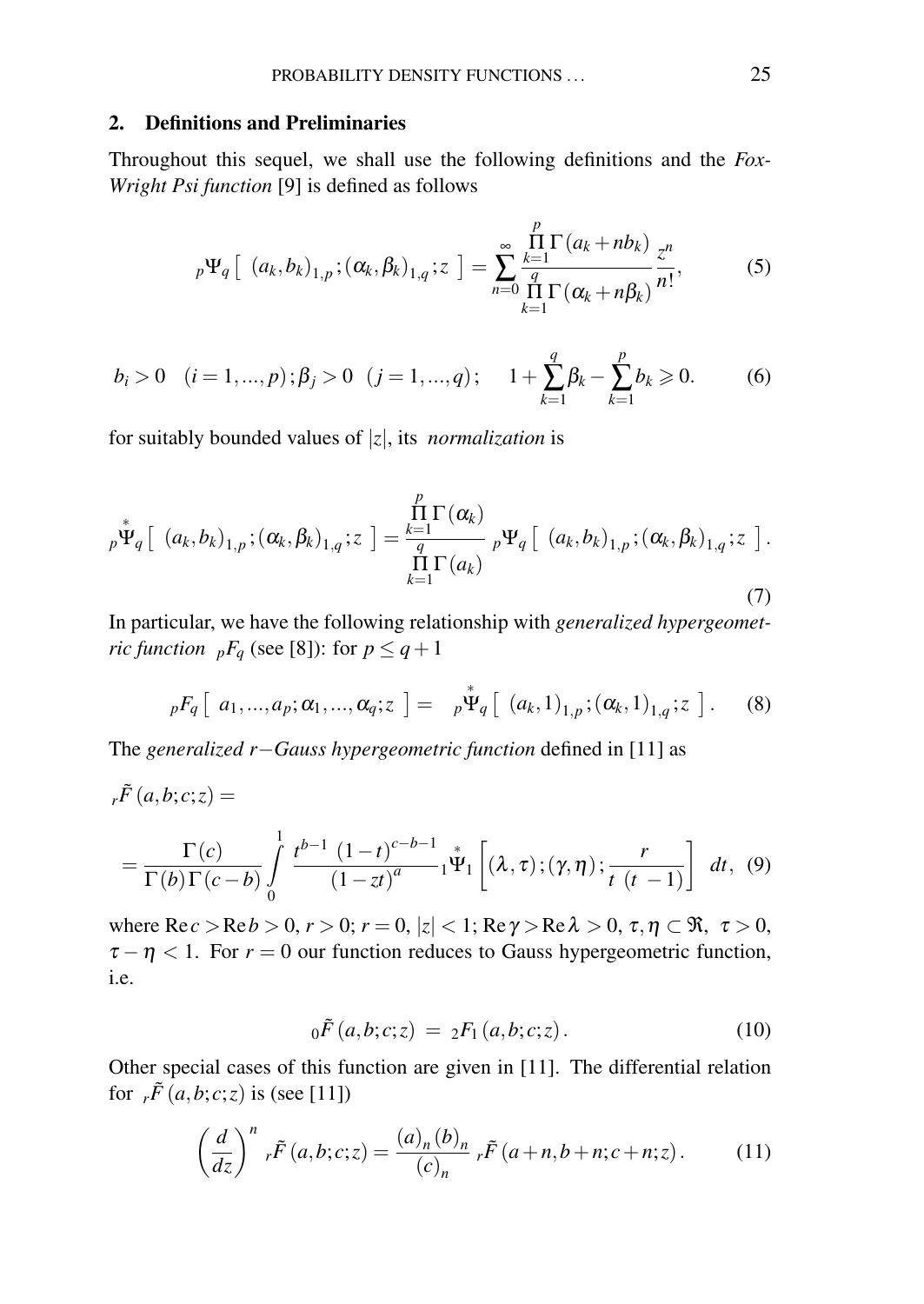The functional relations for  $r \tilde{F}(a,b;c;z)$  are (see [[11], Eqn.11-12 ])

$$
b_r \tilde{F}(a, b+1; c; z) + (c - b - 1) \tilde{F}(a, b; c; z) = (c - 1) \tilde{F}(a, b; c - 1; z)
$$
 (12)

$$
c_r \tilde{F}(a,b;c;z) - (c-b) \cdot_r \tilde{F}(a,b;c+1;z) = b_r \tilde{F}(a,b+1;c+1;z) \tag{13}
$$

As a standard notation,  $F(a,b;c;x)$  stands for Gauss Hypergeometric function  $2F_1(a,b;c;x)$ , but if there are other number of parameters (other than 2 and 1), like *p* and *q* then only we write  $pF_q$ . So here we have used this convention of not writing sub indices in our definition.

# 3. The *<sup>r</sup>*−Generalized Gamma Function *<sup>r</sup>D*<sup>e</sup>

We begin this section by introducing our *r*−generalized gamma function.

**Definition 3.1.** Let *a*, *b*, *c*, *u* and *p* be complex numbers with Re *p*, Re  $u > 0$ ,  $c \neq 0$  and  $|\arg y| < \pi$ . Then we define the *r*−generalized gamma function,

$$
{}_{r}\widetilde{D}\left(\begin{array}{c}a,b;c;p\\u,v\end{array}\right)=v^{-a}\int\limits_{0}^{\infty}t^{u-1}e^{-pt}{}_{r}\widetilde{F}\left(a,b;c;-\frac{t}{v}\right)dt.\tag{14}
$$

For  $r = 0$ , we get the Al-Musallam and Kalla [3, 4] generalized gamma function (1). Observing that equation (14) can be rewritten as

$$
{}_{r}\widetilde{D}\left(\begin{array}{c}a,b;c;p\\u,v\end{array}\right)=v^{u-a}\int\limits_{0}^{\infty}t^{u-1}e^{-pvt}{}_{r}\widetilde{F}\left(a,b;c;-t\right)dt.
$$
 (15)

The following recurrence relations for  $r\tilde{D}$  can be easily derived from its definition besides the recurrence relations of  $r\tilde{F}$  given in (12) and (13).

Theorem 3.2. *The following relations hold:*

$$
(c-b-1) \cdot \tilde{D} \begin{pmatrix} a,b;c;p \\ u,v \end{pmatrix} =
$$
  
=  $(c-1) \cdot \tilde{D} \begin{pmatrix} a,b;c-1;p \\ u,v \end{pmatrix} - b \cdot \tilde{D} \begin{pmatrix} a,b+1;c;p \\ u,v \end{pmatrix};$   

$$
c \cdot \tilde{D} \begin{pmatrix} a,b;c;p \\ u,v \end{pmatrix} =
$$
  
=  $(c-b) \cdot \tilde{D} \begin{pmatrix} a,b;c+1;p \\ u,v \end{pmatrix} + b \cdot \tilde{D} \begin{pmatrix} a,b+1;c+1;p \\ u,v \end{pmatrix}$ 

.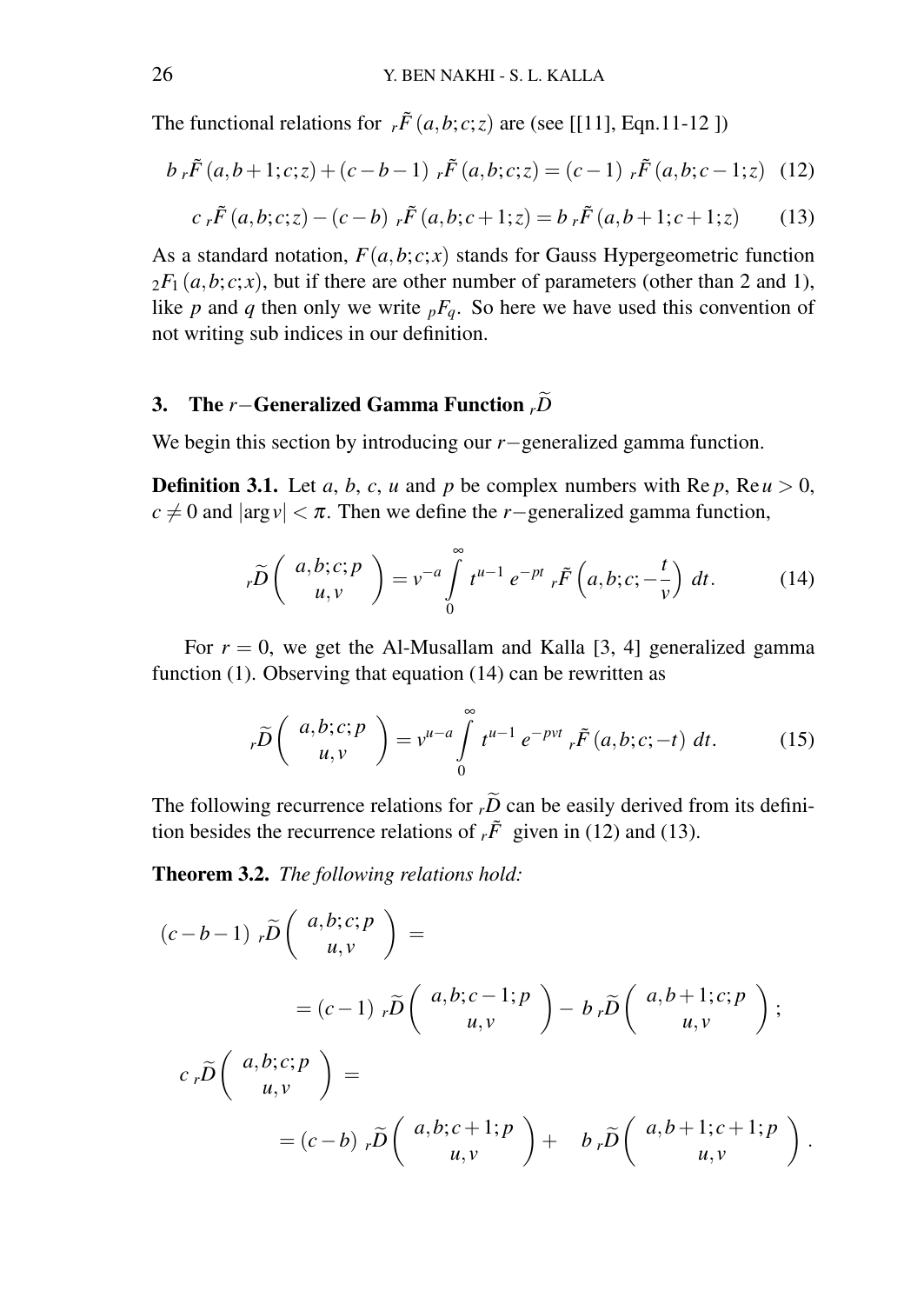Moreover, using (11) and integration by parts to the integral representation of  $\overrightarrow{p}$  we obtain the following result.

Lemma 3.3. *The following relation holds*

$$
\frac{u}{p}r\widetilde{D}\left(\begin{array}{c}a,b;c;p\\u,v\end{array}\right)=\frac{ab}{pc}r\widetilde{D}\left(\begin{array}{c}a+1,b;c;p\\u+1,v\end{array}\right)+r\widetilde{D}\left(\begin{array}{c}a,b;c;p\\u+1,v\end{array}\right).
$$
 (16)

We end this section by giving the partial derivatives of the *r*−generalized gamma function.

**Lemma 3.4.** The partial derivatives of 
$$
_{r}\tilde{D}\begin{pmatrix} a,b;c;p \\ u,v \end{pmatrix}
$$
 are

$$
\frac{\partial^n}{\partial u^n} r \widetilde{D} \left( \begin{array}{c} a,b;c;p \\ u,v \end{array} \right) = v^{-a} \int_0^\infty t^{u-1} e^{-pt} \left[ \ln t \right]^n r \widetilde{F} \left( a,b;c; -\frac{t}{v} \right) dt, \quad (17)
$$

$$
\frac{\partial^n}{\partial v^n} r \widetilde{D} \left( \begin{array}{c} a,b;c;p \\ u,v \end{array} \right) = (-1)^n (a)_{n} r \widetilde{D} \left( \begin{array}{c} a+n,b;c;p \\ u,v \end{array} \right).
$$
 (18)

*Proof.* The first formula is obtained by observing that

$$
\frac{\partial^n}{\partial u^n} t^{u-1} = t^{u-1} [\ln t]^n.
$$

The second formula is obtained by using the integral representation of  $r\tilde{F}$ , that is

$$
{}_{r}\tilde{F}\left(a,b;c;-\frac{t}{v}\right) =
$$
  
=  $\frac{\Gamma(c)}{\Gamma(b)\Gamma(c-b)} \int_{0}^{1} \frac{s^{b-1} (1-s)^{c-b-1}}{(1+\frac{st}{v})^{a}} 1^{\frac{s}{2}} \left[ (\lambda,\tau);(\gamma,\eta); \frac{r}{s (s-1)} \right] ds$ 

to write

=

$$
r\widetilde{D} = \frac{v^{-a}}{L} \int_{0}^{\infty} t^{u-1} e^{-pt}.
$$
  

$$
\cdot \left( \int_{0}^{1} \frac{s^{b-1} (1-s)^{c-b-1}}{(1+\frac{st}{v})^a} {}_1 \Psi_1 \left[ (\lambda, \tau); (\gamma, \eta) ; \frac{r}{s (s-1)} \right] ds \right) dt =
$$
  

$$
\frac{1}{L} \int_{0}^{1} s^{b-1} (1-s)^{c-b-1} {}_1 \Psi_1 \left[ (\lambda, \tau); (\gamma, \eta) ; \frac{r}{s (s-1)} \right].
$$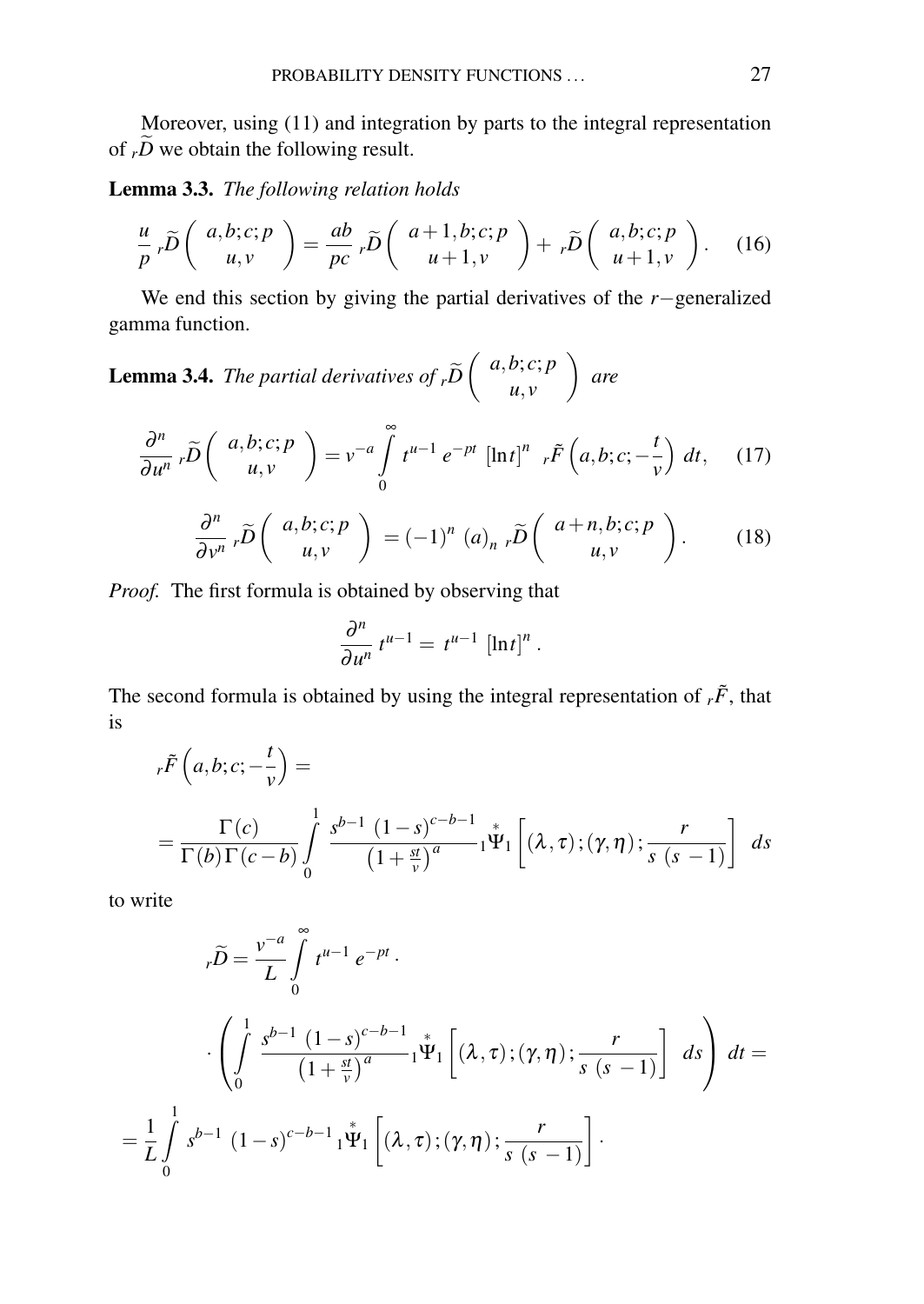$$
\cdot \left( \int\limits_{0}^{\infty} t^{u-1} e^{-pt} (v+st)^{-a} dt \right) ds
$$

where

$$
r\widetilde{D} = r\widetilde{D}\left(\begin{array}{c}a,b;c;p\\u,v\end{array}\right) \text{ and } L = B(b,c-b)
$$

besides noting that

$$
\frac{\partial^n}{\partial v^n} (v+st)^{-a} = (-1)^n (a)_n (v+st)^{-a-n}.
$$

# 3.1. The Generalized Incomplete Gamma Functions

Generalizing  $\widetilde{p}$   $\left( \begin{array}{c} a,b;c;p \\ u,v \end{array} \right)$ *u*, *v* ), we define, for  $x > 0$ , Re *p*, Re *u* > 0,  $|\arg v| < \pi$ ,

$$
{}_{r}\widetilde{D}_{0}^{x}\left(\begin{array}{c}a,b;c;p\\u,v\end{array}\right)=v^{-a}\int_{0}^{x}t^{u-1}e^{-pt}{}_{r}\widetilde{F}\left(a,b;c;-\frac{t}{v}\right)dt\,,\qquad(19)
$$

and call it as a *generalized incomplete gamma function*, and its companion function

$$
{}_{r}\widetilde{D}_{x}^{\infty}\left(\begin{array}{c}a,b;c;p\\u,v\end{array}\right)=v^{-a}\int\limits_{x}^{\infty}t^{u-1}e^{-pt}{}_{r}\widetilde{F}\left(a,b;c;-\frac{t}{v}\right)dt\,,\qquad(20)
$$

and call it as a *generalized complementary incomplete gamma function*. In other words we have

$$
{}_{r}\widetilde{D}\left(\begin{array}{c}a,b;c;p\\u,v\end{array}\right)= {}_{r}\widetilde{D}_{0}^{x}\left(\begin{array}{c}a,b;c;p\\u,v\end{array}\right)+ {}_{r}\widetilde{D}_{x}^{\infty}\left(\begin{array}{c}a,b;c;p\\u,v\end{array}\right).
$$
 (21)

**Remark 3.5.** *Substituting equations (19) and (20), with*  $p = 1$ *,*  $r = 0$ *,*  $b = c$ *,*  $a = 0$ , we obtain the well-known incomplete gamma functions respectively, that *is*

$$
\gamma(u,x) = \int_{0}^{x} t^{u-1} e^{-t} dt, \ \Gamma(u,x) = \int_{x}^{\infty} t^{u-1} e^{-t} dt.
$$
 (22)

The next theorem lists some differential properties and recurrence relations of these incomplete functions. The proof is straightforward. For simplicity, we let

$$
r\widetilde{D}_0^x \triangleq r\widetilde{D}_0^x \left( \begin{array}{c} a,b;c;p \\ u,v \end{array} \right) \text{ and } r\widetilde{D}_x^{\infty} \triangleq r\widetilde{D}_x^{\infty} \left( \begin{array}{c} a,b;c;p \\ u,v \end{array} \right)
$$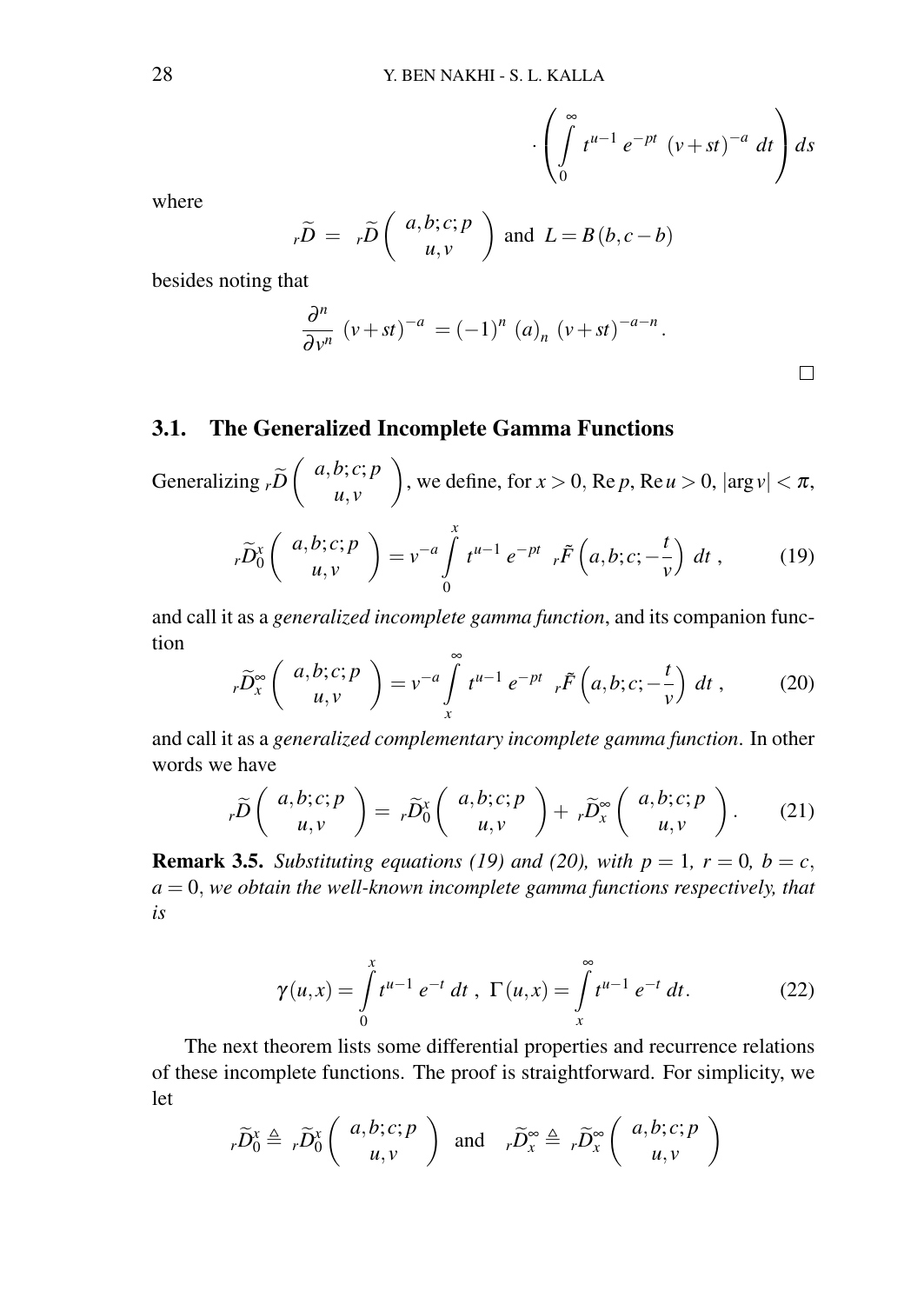Theorem 3.6. *Continue with the preceding notations, we have*

$$
r\widetilde{D}_0^x(u+1) = \frac{u}{p} r\widetilde{D}_0^x - \frac{a L_k}{p} r\widetilde{D}_0^x\left(\begin{array}{c} a+1,b;c;p\\u+1,v\end{array}\right)
$$

$$
-\frac{v^{-a}}{p} x^u e^{-px} rF_q\left(a,b;c;-\frac{x}{v}\right), \qquad (23)
$$

$$
r\widetilde{D}_x^{\infty}(u+1) = \frac{u}{p} r\widetilde{D}_x^{\infty} - \frac{a L_k}{p} r\widetilde{D}_x^{\infty}\left(\begin{array}{c} a+1,b;c;p\\ u+1,v \end{array}\right) + \frac{v^{-a}}{p} x^u e^{-px} rF_q\left(a,b;c;-\frac{x}{v}\right), \tag{24}
$$

$$
\frac{d}{dx}\begin{bmatrix}x^{-u} \cdot \widetilde{D}_x^{\infty}\end{bmatrix} = -u x^{-u-1} \cdot \widetilde{D}_x^{\infty} + \frac{v^{-a}}{x} e^{-px} \cdot \widetilde{F}\left(a,b;c;-\frac{x}{v}\right),
$$
\n
$$
\frac{d}{dx}\begin{bmatrix}e^{px} \cdot \widetilde{D}_x^{\infty}\end{bmatrix} = p e^{px} \cdot \widetilde{D}_x^{\infty} - v^{-a} x^{-u-1} \cdot \widetilde{F}\left(a,b;c;-\frac{x}{v}\right),
$$
\n
$$
\frac{d}{dx}\begin{bmatrix}x^{-u} \cdot \widetilde{D}_0^x\end{bmatrix} = -u x^{-u-1} \cdot \widetilde{D}_0^x - \frac{v^{-a}}{x} e^{-px} \cdot \widetilde{F}\left(a,b;c;-\frac{x}{v}\right),
$$
\n
$$
\frac{d}{dx}\begin{bmatrix}e^{px} \cdot \widetilde{D}_0^x\end{bmatrix} = p e^{px} \cdot \widetilde{D}_0^x + v^{-a} x^{-u-1} \cdot \widetilde{F}\left(a,b;c;-\frac{x}{v}\right).
$$
\n(25)

# 3.2. The Probability Density Function  $f_1(x)$

The probability density function  $(p.d.f)$  of a random variable  $X_1$  associated with equation (14) is defined by

$$
f_1(x) = \frac{\beta v^{-a} \alpha^{\frac{m}{\beta}+1} x^{m+\beta-1} e^{-\delta x^{\beta}} r^{\tilde{F}}\left(a, b; c; -\frac{\alpha x^{\beta}}{v}\right)}{r^{\tilde{D}}\left(\frac{a, b; c; \frac{\delta}{\alpha}}{\frac{m}{\beta}+1, v}\right)} \times 1 [x > 0].
$$
 (26)

It is obvious that  $\int_0^{\infty}$  $\boldsymbol{0}$  $f_1(t)$  *dt* = 1. We observe that the behavior of  $f_1(x)$  at zero depends on  $m + \beta$ , that is :

$$
f_1(0) = \begin{cases} 0 & , m + \beta > 1 \\ \beta \alpha^{\frac{1}{\beta}} v^{-a} \times \left[ r \widetilde{D} \left( \begin{array}{c} a, b; c; \frac{\delta}{\alpha} \\ \frac{1}{\beta}, v \end{array} \right) \right]^{-1} , m + \beta = 1 \end{cases}
$$

Moreover, we have  $\lim_{x\to 0^+} f_1(x) = \infty$  for  $m + \beta < 1$  and  $\lim_{x\to \infty} f_1(x) = 0$  for  $β > 1$ . Using the differentiation formulas for  $r \tilde{F}(a,b;c;x)$  (11). It is easy to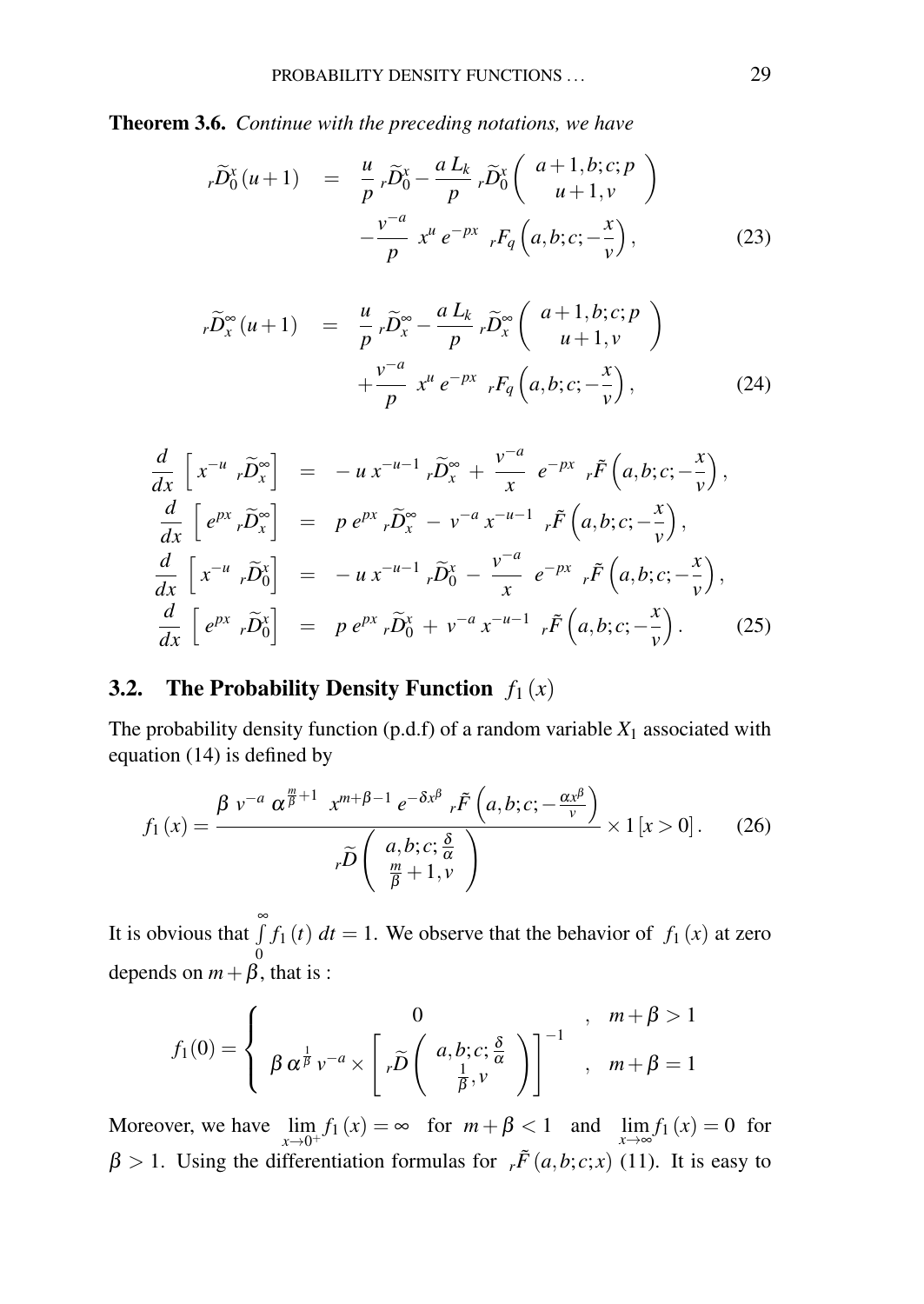show that

$$
\frac{d}{dx} f_1(x) = \left[ \frac{m + \beta - 1}{x} - \delta \beta x^{\beta - 1} - \frac{a b \alpha \beta}{v c} x^{\beta - 1} \times H(x) \right] f_1(x),
$$
  
where  

$$
H(x) \triangleq \frac{r \tilde{F} \left( a + 1, b + 1; c + 1; -\frac{\alpha x^{\beta}}{v} \right)}{r \tilde{F} \left( a, b; c; -\frac{\alpha x^{\beta}}{v} \right)}.
$$

 $r\tilde{F}$   $\left(a,b;c;-\frac{\alpha x^{\beta}}{v}\right)$ 

#### 3.3. Some Statistical Functions

The aim of this section is to obtain some basic functions associated with the p.d.f  $f_1(x)$ , such as the population moments, the cumulative distribution function (c.d.f.), the survivor function, the hazard rate function and the mean residue life function. We start with,

### 3.3.1. Population Moments

In this subsection we derive several types of moments such as the *k* -th moment and the moment generating function. We begin by evaluating the *k* -th moment, since it will be used to obtain the remaining basic moments, such as the mean, the variance and the moment generating function.

The *k*-th Moment: The *k*-th Moment about the origin of the random variable  $X_1$  is defined by

$$
E\left[X_1^k\right] \triangleq \int\limits_0^\infty t^k f_1(t) dt.
$$

Substituting with the value of the p.d.f  $f_1(x)$  given by the equation (26) yields

$$
E\left[X_1^k\right] = \frac{\beta v^{-a} \alpha^{\frac{m}{\beta}+1}}{v\widetilde{D}\left(\begin{array}{c} a,b;c; \frac{\delta}{\alpha} \\ \frac{m}{\beta}+1, v \end{array}\right)} \int\limits_0^\infty x^{m+\beta+k-1} e^{-\delta x^\beta} r \widetilde{F}\left(a,b;c; -\frac{\alpha x^\beta}{v}\right) dx,
$$

then by means of the transformation  $t = \alpha x^{\beta}$  and by virtue of equation (26), we get

$$
E\left[X_1^k\right] = \frac{\alpha^{-\frac{k}{\beta}} \times r\widetilde{D}\left(\begin{array}{c} a,b;c; \frac{\delta}{\alpha} \\ \frac{m+k}{\beta}+1, v \end{array}\right)}{r\widetilde{D}\left(\begin{array}{c} a,b;c; \frac{\delta}{\alpha} \\ \frac{m}{\beta}+1, v \end{array}\right)}.
$$
(27)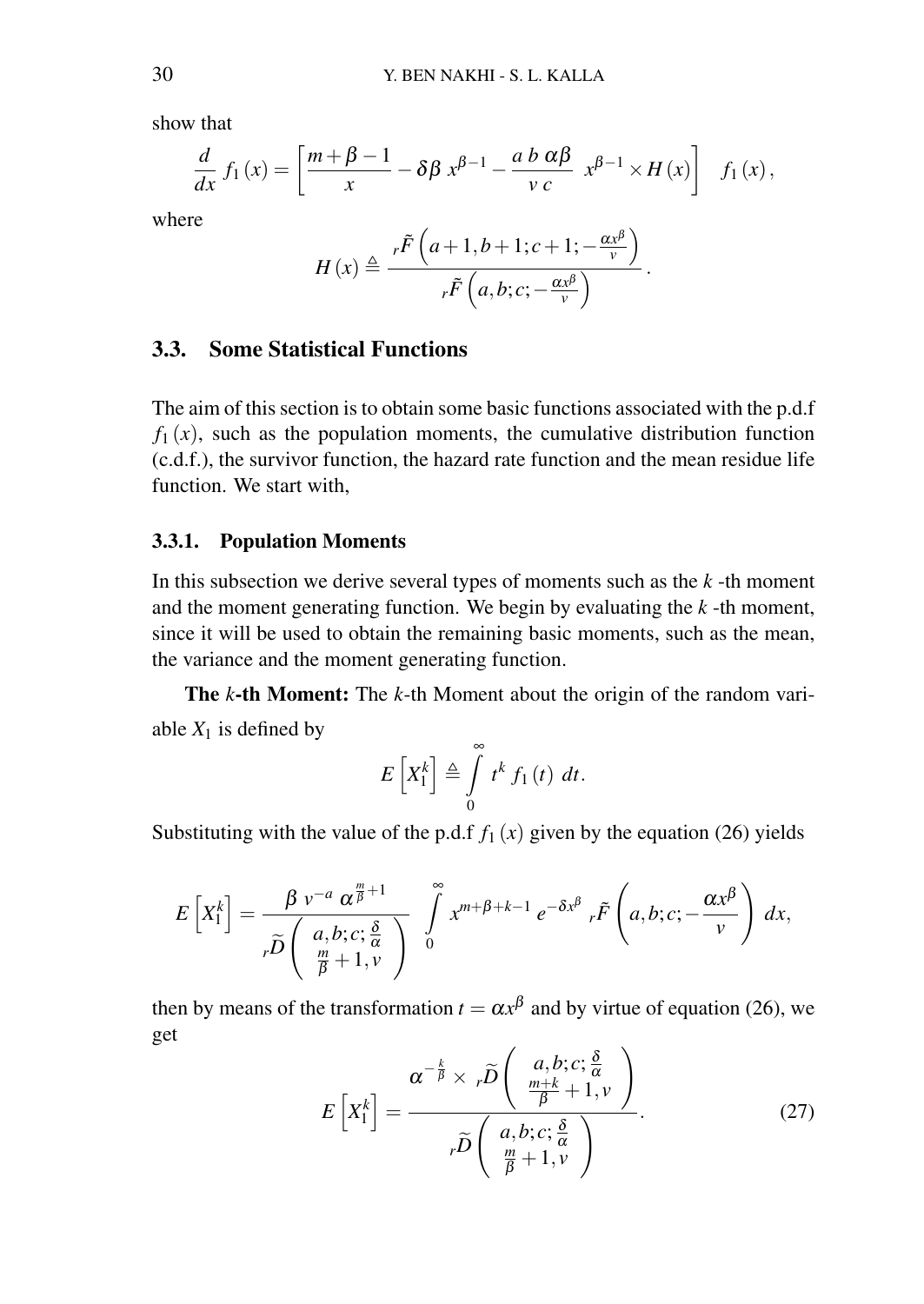Now since the mean, expected value of the random variable  $X_1$ , is a special case of this moment, namely, the mean is the 1-st Moment

$$
E\left[X_{1}\right] \stackrel{\triangle}{=} \int_{0}^{\infty} t f_{1}(t) dt = \frac{\alpha^{-\frac{1}{\beta}} \times r\widetilde{D}\left(\begin{array}{c} a,b;c; \frac{\delta}{\alpha} \\ \frac{m+1}{\beta}+1, v \\ \frac{m}{\beta}+1, v \end{array}\right)}{r\widetilde{D}\left(\begin{array}{c} a,b;c; \frac{\delta}{\alpha} \\ \frac{m}{\beta}+1, v \end{array}\right)}.
$$
 (28)

Similarly, we can obtain the variance of the random variable  $X_1$ ,  $\sigma_{X_1}^2$ , using the equation (27) with  $k = 2$ , besides the equation (28), since it is defined as

$$
\sigma_{X_1}^2 \triangleq E\left[X_1^2\right] - \left(E\left[X_1\right]\right)^2.
$$

Moment generating function: The moment generating function of the random variable  $X_1$  is is defined by

$$
M_1(t) \triangleq E\left[e^{tX_1}\right] = \int\limits_0^\infty e^{tx} f_1(x) \, dx.
$$

To avoid the difficulty of this integration, we observe, using Taylor expansion, that

$$
E\left[e^{tX_1}\right] = \sum_{k=0}^{\infty} \frac{t^k}{k!} E\left[X_1^k\right].
$$
 (29)

Using this beside the equation (27), we obtain

$$
M_1(t) = \sum_{k=0}^{\infty} \frac{\alpha^{-\frac{k}{\beta}} \times t^k}{k!} \times \frac{r\widetilde{D}\left(\begin{array}{c} a,b;c;\frac{\delta}{\alpha}\\ \frac{m+k}{\beta}+1,v \end{array}\right)}{r\widetilde{D}\left(\begin{array}{c} a,b;c;\frac{\delta}{\alpha}\\ \frac{m}{\beta}+1,v \end{array}\right)}.
$$

### 3.3.2. The Distribution Function

The cumulative distribution function  $F_1(x)$  of the random variable  $X_1$  is given by  $\mathcal{L}$  $\sim$ 

$$
F_1(x) \triangleq P(X_1 \le x) = \int_0^x f_1(t) dt = \frac{r \widetilde{D}_0^{\alpha x^{\beta}} \left( \begin{array}{c} a, b; c; \frac{\delta}{\alpha} \\ \frac{m}{\beta} + 1, v \end{array} \right)}{r \widetilde{D} \left( \begin{array}{c} a, b; c; \frac{\delta}{\alpha} \\ \frac{m}{\beta} + 1, v \end{array} \right)},
$$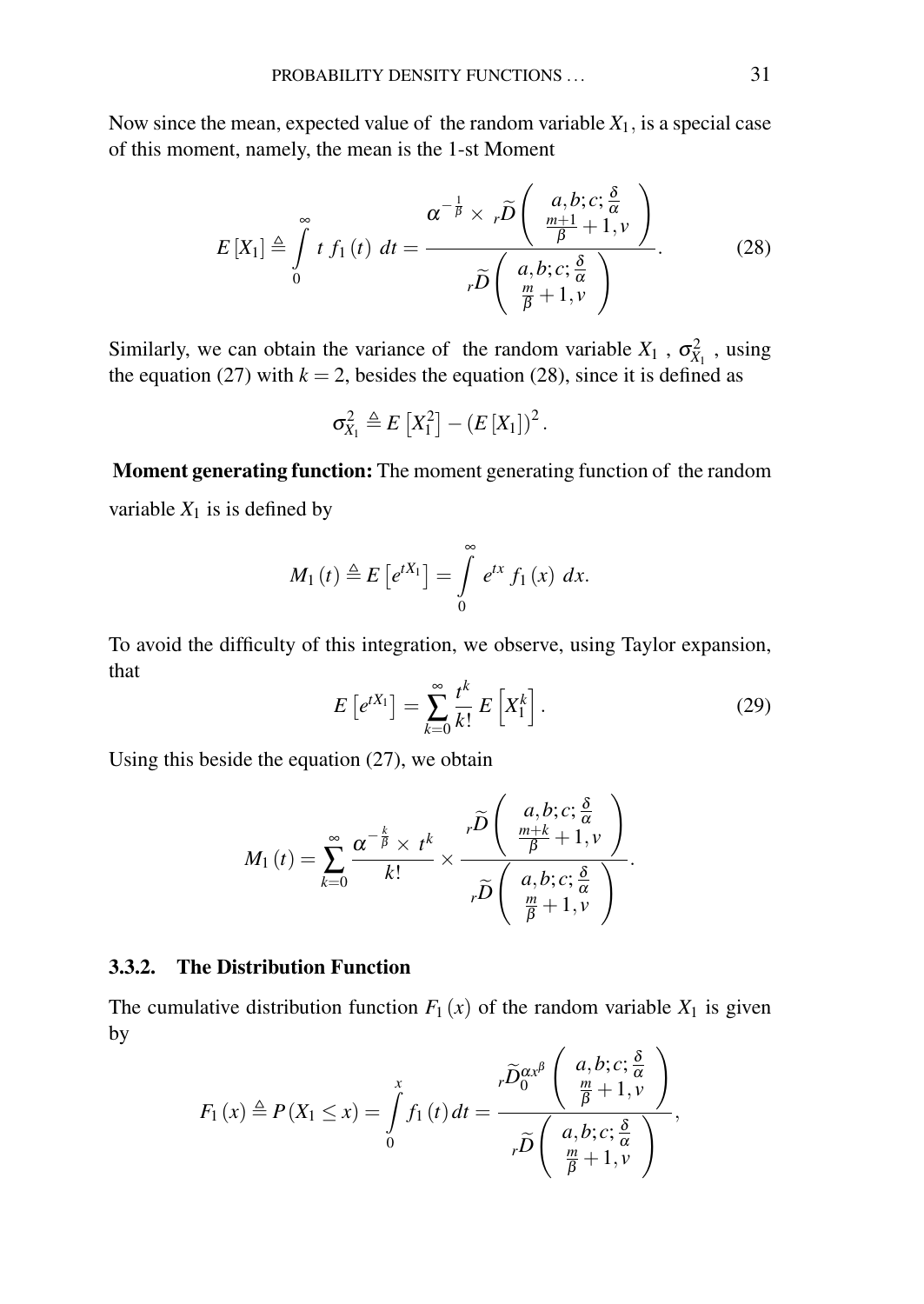hence the survivor function  $S_1(x)$ can be expressed as

$$
S_1(x) \triangleq P(X_1 \ge x) = 1 - F_1(x) = \int_{x}^{\infty} f_1(t) dt = \frac{r \widetilde{D}_{\alpha x}^{\infty} \left( \frac{a, b; c; \frac{\delta}{\alpha}}{\frac{m}{\beta} + 1, v} \right)}{r \widetilde{D} \left( \frac{a, b; c; \frac{\delta}{\alpha}}{\frac{m}{\beta} + 1, v} \right)}.
$$
 (30)

# 3.3.3. The Hazard Rate Function

For a p.d.f  $f_1(x)$  the hazard rate function is defined by

$$
h_1(x) \triangleq \frac{f_1(x)}{S_1(x)}.
$$

Using the equations (27) and ( 30), it follows that

$$
h_1(x) = \frac{\beta \alpha^{\frac{m}{\beta}+1} v^{-a} x^{m+\beta-1} e^{-\delta x^{\beta}} r \tilde{F}\left(a, b; c; -\frac{\alpha x^{\beta}}{v}\right)}{r \widetilde{D}_{\alpha x^{\beta}}^{\infty} \left(\begin{array}{c} a, b; c; \frac{\delta}{\alpha} \\ \frac{m}{\beta}+1, v \end{array}\right)}.
$$
 (31)

### 3.3.4. The Mean Residue Life Function.

For a random variable  $X_1$  the mean residue life function is defined by

$$
K_1(x) = E\left[X_1 - x \middle| X_1 \ge x\right] =
$$
  
= 
$$
\frac{1}{S_1(x)} \int_{x}^{\infty} (t - x) f_1(t) dt = \frac{1}{S_1(x)} \int_{x}^{\infty} t f_1(t) dt - x.
$$
 (32)

Using equation (30), and

$$
\int_{x}^{\infty} t f_1(t) dt = \alpha^{-\frac{1}{\beta}} \times \frac{r \widetilde{D}_{\alpha x}^{\infty} \left( \begin{array}{c} a, b; c; \frac{\delta}{\alpha} \\ \frac{m+1}{\beta} + 1, v \\ r \widetilde{D} \left( \begin{array}{c} a, b; c; \frac{\delta}{\alpha} \\ \frac{m}{\beta} + 1, v \end{array} \right), \\ \frac{m}{\beta} + 1, v \end{array} \right)
$$

we get

$$
K_1(x) = \alpha^{-\frac{1}{\beta}} \times \frac{\tilde{D}_{\alpha x^{\beta}}^{\infty} \left( \frac{a, b; c; \frac{\delta}{\alpha}}{\frac{m+1}{\beta} + 1, v} \right)}{\tilde{D}_{\alpha x^{\beta}}^{\infty} \left( \frac{a, b; c; \frac{\delta}{\alpha}}{\frac{m}{\beta} + 1, v} \right)} - x.
$$
 (33)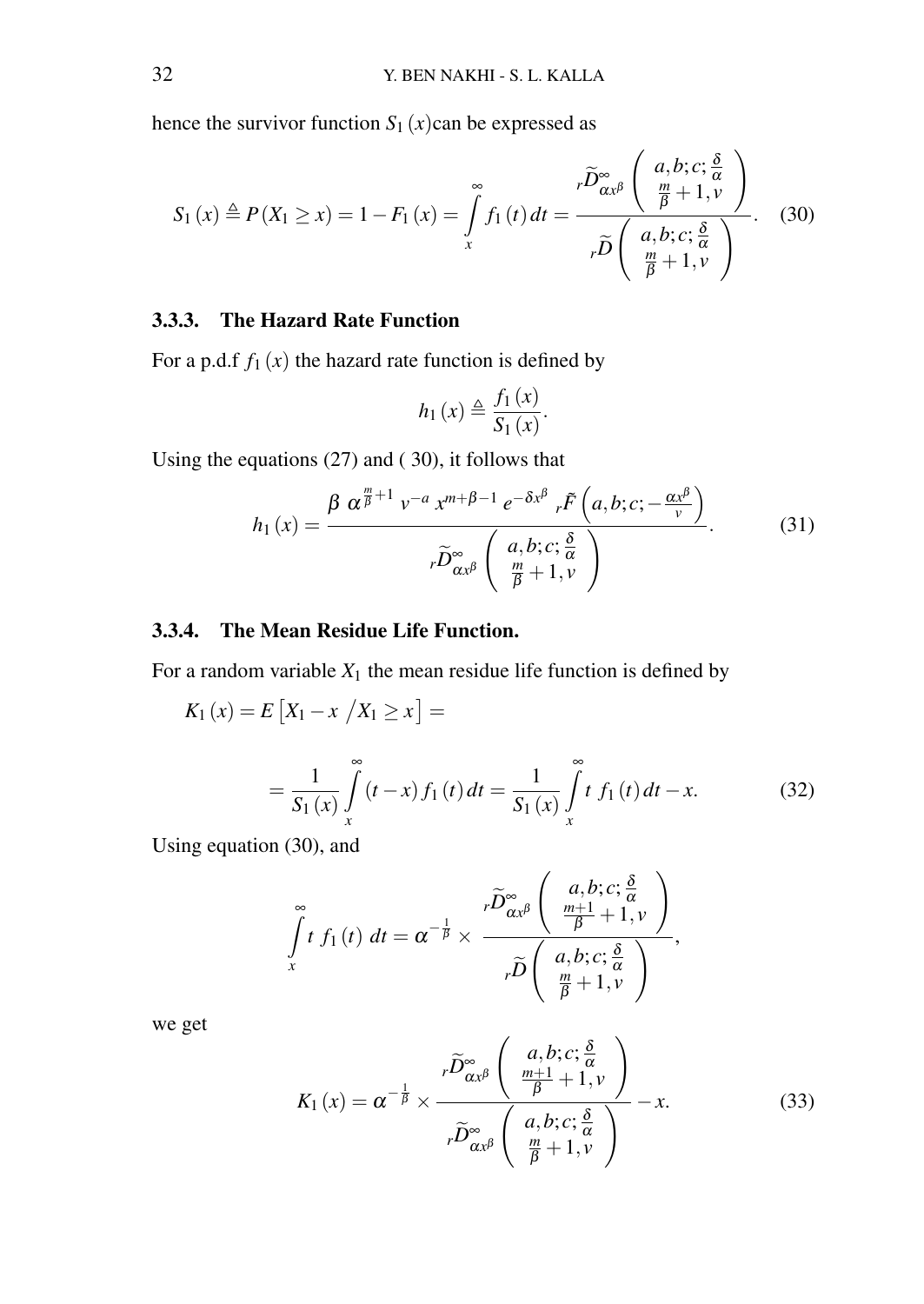### 4. The *r*−Generalized Beta Function *<sup>r</sup>B*˜

We begin this section by introduce our generalized *r*−Beta function in the following form

Definition 4.1. Continue with the preceding assumptions on the parameters *a*, *b*, *c*, *r*, *u* and *v*. Then for Re  $(a + \mu)$  and Re  $(b + \mu) > 0$ 

$$
r\tilde{B}\left(\begin{array}{c}a,b;c;v\\u,\mu\end{array}\right)=v^{-a}\int\limits_{0}^{\infty}t^{u-1}(1+t)^{-\mu-u} \quad r\tilde{F}\left(a,b;c;-\frac{t}{v}\right)dt,\qquad(34)
$$

For  $r = 0$ , since the Gauss hypergeometric function is the classical Gauss hypergeometric function therefore equation (34) becomes

$$
B\left(\begin{array}{c}a,b;c;\nu\\u,\mu\end{array}\right)=\nu^{-a}\int\limits_{0}^{\infty}t^{u-1}(1+t)^{-\mu-u}{}_{2}F_{1}\left(a,b;c;-\frac{t}{\nu}\right)dt\,,\qquad(35)
$$

and by letting  $b = c$ , we have

$$
B\left(\begin{array}{c}a,b;c;v\\u,\mu\end{array}\right)=\int\limits_{0}^{\infty}\frac{t^{u-1}(1+t)^{-\mu-u}}{(v+t)^{a}}dt.
$$

Moreover, if we take  $a = 0$  then equation (34) reduces to the ordinary Beta function, i.e.

$$
B(u,\mu) = \int_{0}^{\infty} t^{u-1} (1+t)^{-\mu-u} dt
$$

(34) can be rewritten as

$$
{}_{r}\tilde{B}\left(\begin{array}{c} a,b;c;v\\ u,\mu \end{array}\right) = v^{u-a} \int_{0}^{\infty} t^{u-1} (1+vt)^{-\mu-u} {}_{r}\tilde{F}(a,b;c;-t) dt.
$$
 (36)

The following recurrence relations for  $r\tilde{B}$  can be easily derived from its definition besides the recurrence relations of  ${}_{r}\tilde{F}$  given in (12) and (13).

Theorem 4.2. *The following relations hold:*

$$
(c-b-1) \; _r\tilde{B} \left( \begin{array}{c} a,b;c;\nu \\ u,\mu \end{array} \right) =
$$
  
=  $(c-1) \; _r\tilde{B} \left( \begin{array}{c} a,b;c-1;\nu \\ u,\mu \end{array} \right) - b \; _r\tilde{B} \left( \begin{array}{c} a,b+1;c;\nu \\ u,\mu \end{array} \right) (37)$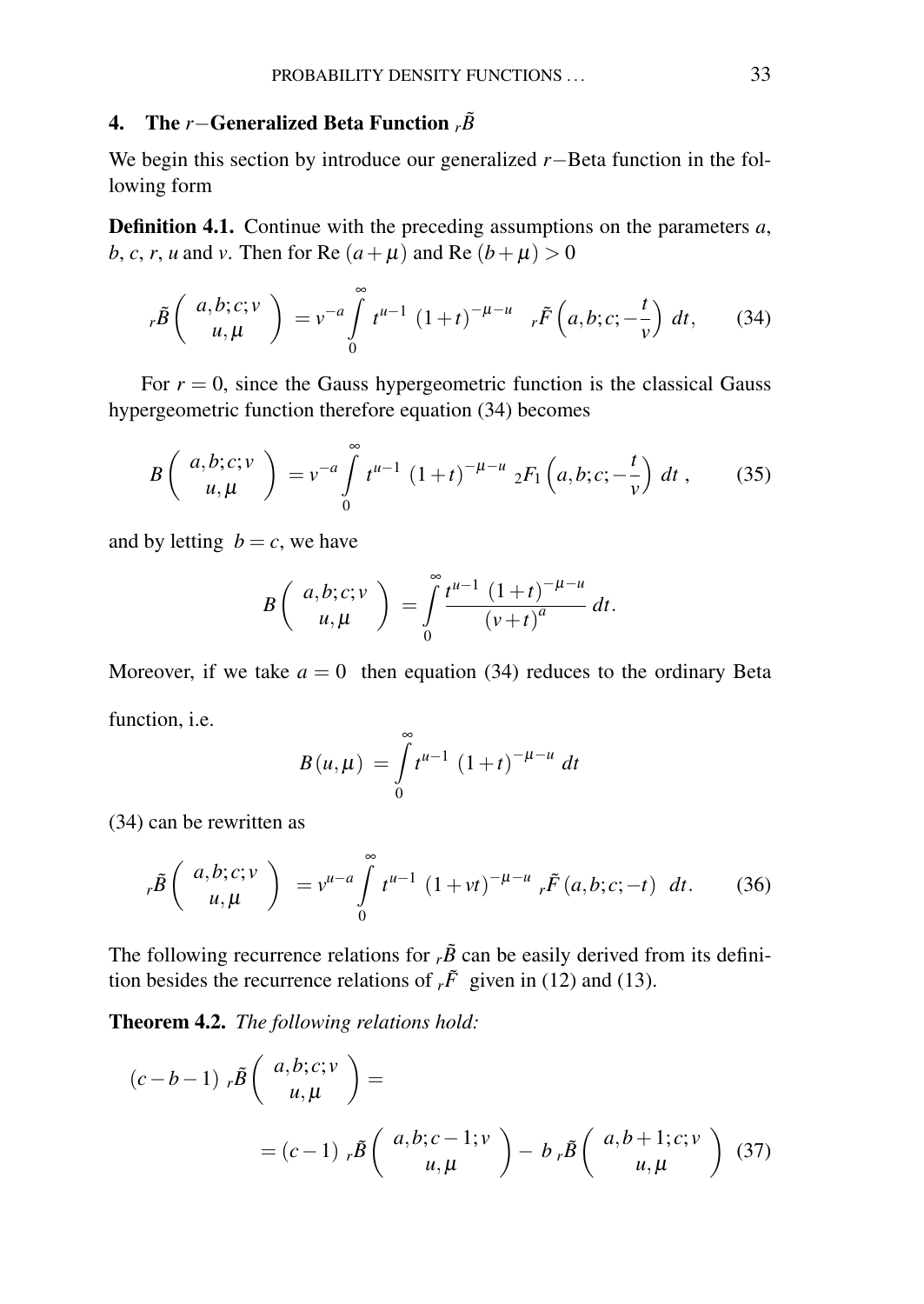$$
c_r\tilde{B}\left(\begin{array}{c}a,b;c;v\\u,\mu\end{array}\right)=
$$

$$
= (c-b) \cdot \tilde{B}\left(\begin{array}{c} a,b;c+1;\nu \\ u,\mu \end{array}\right) + b \cdot \tilde{B}\left(\begin{array}{c} a,b+1;c+1;\nu \\ u,\mu \end{array}\right) \tag{38}
$$

Moreover, using (11) and integration by parts to the integral representation of  $r\tilde{B}$  we obtain the following result.

Lemma 4.3. *With the preceding assumptions, we have*

$$
r\tilde{B}\left(\begin{array}{c} a,b;c;\nu\\ u+1,\mu \end{array}\right) =
$$
  
=  $\frac{u}{u+\mu}r\tilde{B}\left(\begin{array}{c} a,b;c;\nu\\ u,\mu \end{array}\right) - \frac{ab}{(u+\mu)c}r\tilde{B}\left(\begin{array}{c} a+1,b+1;c+1;\nu\\ u+1,\mu-1 \end{array}\right).$  (39)

We end this section by giving the partial derivatives of the generalized Beta function

**Lemma 4.4.** *The partial derivatives of*  $_r\tilde{B}$  $\begin{pmatrix} a,b;c;v\\ u, u \end{pmatrix}$  $u, \mu$ *are*

$$
\frac{\partial^n}{\partial u^n}\,r\tilde{B}\left(\begin{array}{c}a,b;c;v\\u,\mu\end{array}\right)=
$$

Z∞

$$
=v^{-a}\int_{0}^{\infty}(-1)^{n+1}t^{-1}\left[\ln(1+t)\right]^{n}(1+t)^{-\mu-u}r\tilde{F}\left(a,b;c;-\frac{t}{v}\right)dt,\qquad(40)
$$

$$
\frac{\partial^n}{\partial v^n} r\tilde{B}\left(\begin{array}{c} a,b;c;v\\u,\mu\end{array}\right) = (-1)^n (a)_{n-r}\tilde{B}\left(\begin{array}{c} a+n,b;c;v\\u,\mu\end{array}\right).
$$
 (41)

*Proof.* The first formula is obtained by observing that

$$
\frac{\partial^n}{\partial u^n} \left[ t^{u-1} \left( 1+t \right)^{-\mu-u} \right] = (-1)^{n+1} t^{-1} \left[ \ln(1+t) \right]^n (1+t)^{-\mu-u}.
$$

The second formula is obtained by using the integral representation of  ${}_{r}\tilde{F}$ , that is

$$
{}_{r}\tilde{F}\left(a,b;c;-\frac{t}{v}\right) \,=\,
$$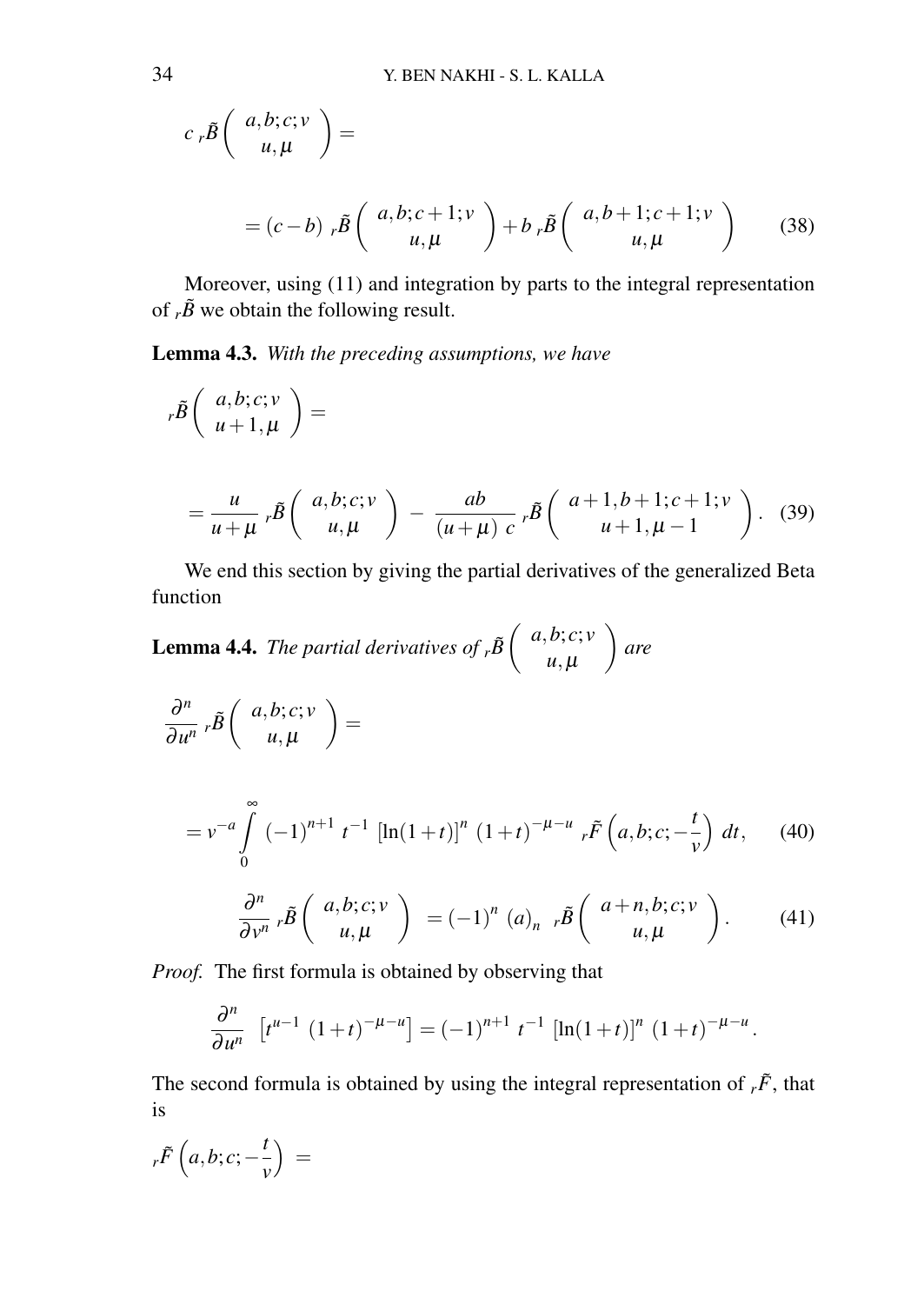$$
=\frac{\Gamma(c)}{\Gamma(b)\Gamma(c-b)}\int\limits_{0}^{1}\frac{s^{b-1}(1-s)^{c-b-1}}{(1+\frac{st}{v})^{a}}\Gamma\prod_{i=1}^{k}\left[\left(\lambda,\tau\right);\left(\gamma,\eta\right);\frac{r}{s\left(s-1\right)}\right]ds,
$$

to write

$$
r\tilde{B} = \frac{v^{-a}}{L} \int_{0}^{\infty} t^{\mu-1} (1+t)^{-\mu-\mu} .
$$
  

$$
\cdot \left( \int_{0}^{1} \frac{s^{b-1} (1-s)^{c-b-1}}{(1+\frac{st}{v})^{a}} 1^{\Psi_{1}} \left[ (\lambda, \tau); (\gamma, \eta); \frac{r}{s (s-1)} \right] ds \right) dt =
$$
  

$$
= \frac{1}{L} \int_{0}^{1} s^{b-1} (1-s)^{c-b-1} 1^{\Psi_{1}} \left[ (\lambda, \tau); (\gamma, \eta); \frac{r}{s (s-1)} \right] .
$$
  

$$
\cdot \left( \int_{0}^{\infty} t^{\mu-1} (1+t)^{-\mu-\mu} (v+st)^{-a} dt \right) ds
$$

where

$$
_{r}\tilde{B} = {}_{r}\tilde{B} \left( \begin{array}{c} a,b;c;p \\ u,v \end{array} \right)
$$
 and  $L = B(b,c-b)$ 

besides noting that

$$
\frac{\partial^n}{\partial v^n} (v+st)^{-a} = (-1)^n (a)_n (v+st)^{-a-n}.
$$

# 4.1. The Generalized Incomplete Beta Functions  $r\tilde{B}$

Generalizing  $r\tilde{B}$   $\begin{pmatrix} a,b;c;v\\ u,d \end{pmatrix}$  $u, \mu$ ), we define, for *x*, Re *u*, Re  $(a + \mu)$ , Re  $(b + \mu)$ 0, and  $|\arg v| < \pi$ , the related functions

$$
{}_{r}\tilde{B}_{0}^{x}\left(\begin{array}{c}a,b;c;v\\u,\mu\end{array}\right) = v^{-a}\int_{0}^{x}t^{u-1}(1+t)^{-\mu-u} {}_{r}\tilde{F}\left(a,b;c;-\frac{t}{v}\right)dt, \qquad (42)
$$

and call it the *generalized incomplete Beta function*, and its companion function

$$
r\widetilde{B}_{x}^{\infty}\left(\begin{array}{c}a,b;c;v\\u,\mu\end{array}\right)=v^{-a}\int\limits_{x}^{\infty}t^{u-1}(1+t)^{-\mu-u}r\widetilde{F}\left(a,b;c;-\frac{t}{v}\right)dt,\qquad(43)
$$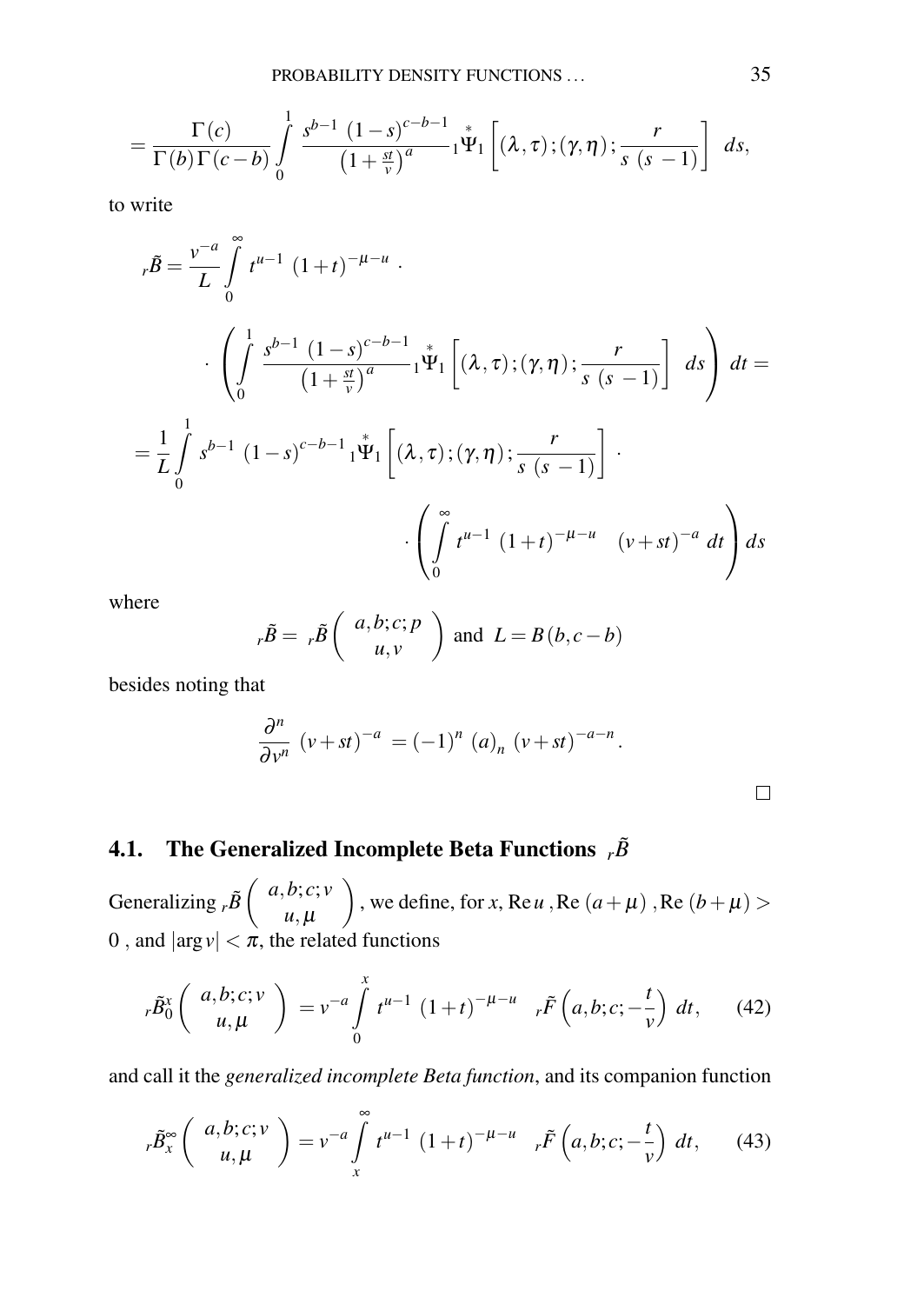and call it the *generalized complementary incomplete Beta function*. In other words we have

$$
r\tilde{B}\left(\begin{array}{c}a,b;c;\nu\\u,\mu\end{array}\right)=r\tilde{B}_0^x\left(\begin{array}{c}a,b;c;\nu\\u,\mu\end{array}\right)+r\tilde{B}_x^\infty\left(\begin{array}{c}a,b;c;\nu\\u,\mu\end{array}\right)\qquad(44)
$$

The next theorem lists some differential properties and recurrence relations of these incomplete functions. For simplicity, we let

$$
r\tilde{B}_0^x \triangleq r\tilde{B}_0^x \left( \begin{array}{c} a,b;c;v \\ u,\mu \end{array} \right) \quad \text{and} \quad r\tilde{B}_x^{\infty} \triangleq r\tilde{B}_x^{\infty} \left( \begin{array}{c} a,b;c;v \\ u,\mu \end{array} \right)
$$

Theorem 4.5. *Continuing with the preceding notations, we have*

$$
{}_{r}\tilde{B}_{0}^{x}\left(\begin{array}{c} a,b;c;\nu \\ u+1,\mu \end{array}\right) = \frac{u}{u+\mu} {}_{r}\tilde{B}_{0}^{x}\left(\begin{array}{c} a,b;c;\nu \\ u,\mu \end{array}\right) -
$$
\n
$$
- \frac{x^{u-1}(1+x)^{-\mu-u}}{(u+\mu) \times v^{a}} {}_{r}\tilde{F}\left(a,b;c;-\frac{x}{v}\right) -
$$
\n
$$
- \frac{ab}{(u+\mu)c} {}_{r}\tilde{B}_{0}^{x}\left(\begin{array}{c} a+1,b+1;c+1;\nu \\ u+1,\mu-1 \end{array}\right)
$$
\n
$$
{}_{r}\tilde{B}_{x}^{\infty}\left(\begin{array}{c} a,b;c;\nu \\ u+1,\mu \end{array}\right) = \frac{u}{u+\mu} {}_{r}\tilde{B}_{x}^{\infty}\left(\begin{array}{c} a,b;c;\nu \\ u,\mu \end{array}\right) +
$$
\n
$$
+ \frac{x^{u-1}(1+x)^{-\mu-u}}{(u+\mu) \times v^{a}} {}_{r}\tilde{F}\left(a,b;c;-\frac{x}{v}\right) -
$$
\n
$$
- \frac{ab}{(u+\mu)c} {}_{r}\tilde{B}_{x}^{\infty}\left(\begin{array}{c} a+1,b+1;c+1;\nu \\ u+1,\mu-1 \end{array}\right)
$$
\n
$$
d\left[\begin{array}{ccc} 1-u & \tilde{\sigma}x \end{array}\right] \qquad (1 \to \infty \quad \mathbb{R}^{x}, \quad \mathbb{R}^{a}(1 \to \infty^{-\mu-u} \quad \tilde{\sigma}\left(\begin{array}{c} 1-u & \tilde{\sigma}x \end{array}\right) \qquad (1 \to \infty^{-\mu-u} \quad \tilde{\sigma}\left(\begin{array}{c} 1-u & \tilde{\sigma}x \end{array}\right)
$$

$$
\frac{d}{dx} \left[ x^{1-u} r \tilde{B}_0^x \right] = (1-u) x^{-u} r \tilde{B}_0^x + v^{-a} (1+x)^{-\mu-u} r \tilde{F} \left( a, b; c; -\frac{x}{v} \right),
$$
\n
$$
\frac{d}{dx} \left[ (1+x)^{\mu+u} r \tilde{B}_0^x \right] = (u+\mu) (1+x)^{\mu+u-1} r \tilde{B}_0^x + v^{-a} x^{\mu-1} r \tilde{F} \left( a, b; c; -\frac{x}{v} \right),
$$
\n
$$
\frac{d}{dx} \left[ x^{1-u} r \tilde{B}_x^{\infty} \right] = (1-u) x^{-u} r \tilde{B}_x^{\infty} - v^{-a} (1+x)^{-\mu-u} r \tilde{F} \left( a, b; c; -\frac{x}{v} \right),
$$
\n
$$
\frac{d}{dx} \left[ (1+x)^{\mu+u} r \tilde{B}_x^{\infty} \right] = (u+\mu) (1+x)^{\mu+u-1} r \tilde{B}_x^{\infty} - v^{-a} x^{\mu-1} r \tilde{F} \left( a, b; c; -\frac{x}{v} \right).
$$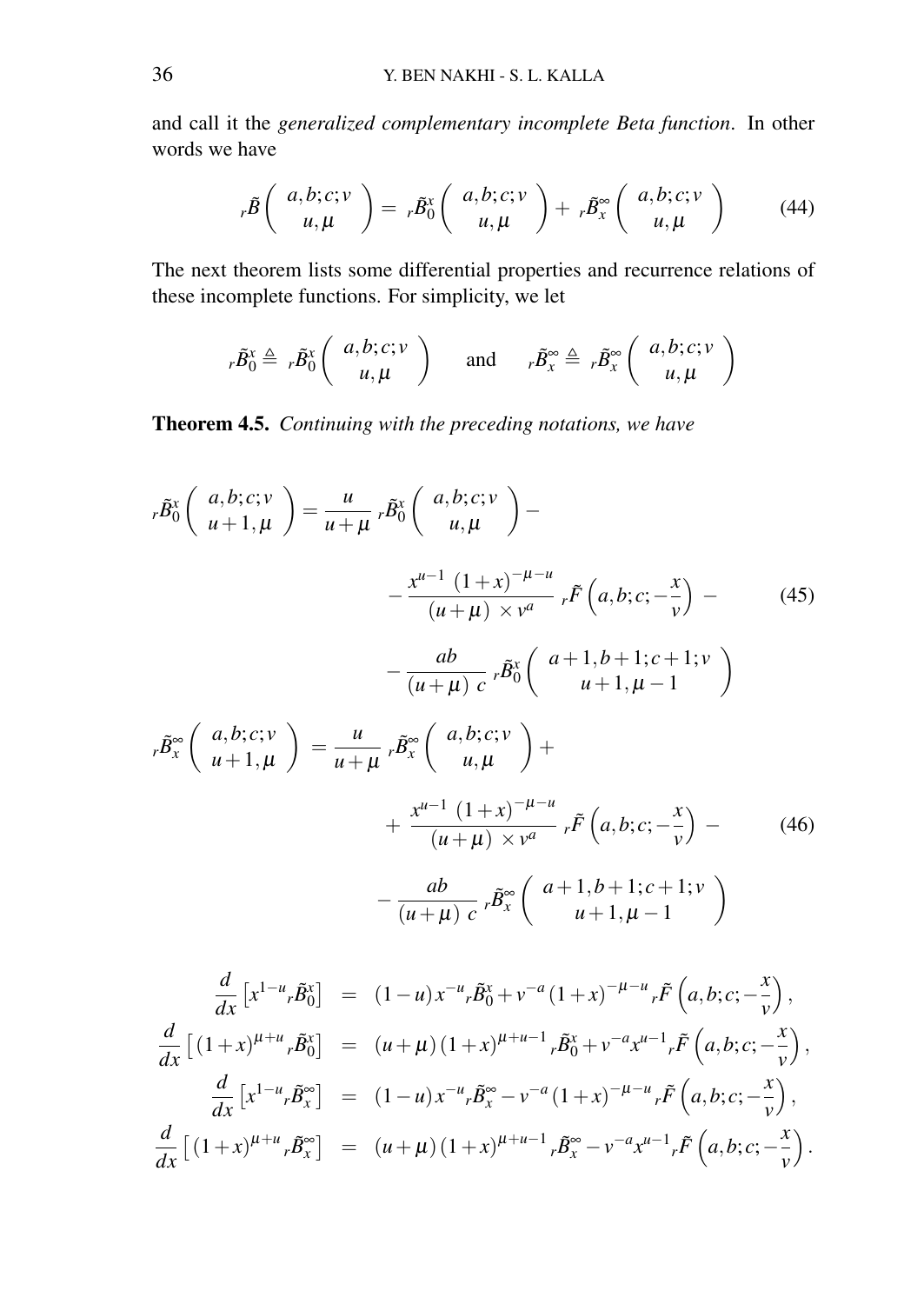# 4.2. The Probability Density Function  $f_2(x)$

The probability density function  $(p.d.f)$  of a random variable  $X_2$  associated with equation (34) is defined by

$$
f_2(x) = \frac{v^{-a} x^{u-1} (1+x)^{-\mu - u} r^{\tilde{F}}(a, b; c; -\frac{x}{v})}{r^{\tilde{B}}\binom{a, b; c; v}{u, \mu} \times 1 [x > 0] \tag{47}
$$

It is obvious that  $\int_0^\infty$  $\boldsymbol{0}$  $f_2(t)$  *dt* = 1. We observe that the behavior of  $f_2(x)$  at zero depends on *u*, that is:

$$
f_2(0) = \begin{cases} 0, & u > 1 \\ \left[ v^a \, r\tilde{B} \left( \begin{array}{c} a,b;c;v \\ 1,\mu \end{array} \right) \right]^{-1}, & u = 1 \end{cases}
$$

Moreover, we have  $\lim_{x\to 0^+} f_2(x) = \infty$ ,  $u < 1$  and  $\lim_{x\to \infty} f_2(x) = 0$ . It can be easily shown that

$$
\frac{d}{dx} f_2(x) = \left[ \frac{u-1}{x} - \frac{\mu + u}{1+x} - \frac{ab}{vc} \frac{r\tilde{F}\left(a+1,b+1;c+1;-\frac{x}{v}\right)}{r\tilde{F}\left(a,b;c;-\frac{x}{v}\right)} \right] f_2(x). \tag{48}
$$

## 4.3. Some Statistical Functions

The aim of this section is to obtain some basic functions associated with the p.d.f  $f_2(x)$ , such as the population moments, the cumulative distribution function (c.d.f.), the survivor function, the hazard rate function and the mean residue life function. We start with

#### 4.3.1. Population Moments

Now we derive several types of moments such as the *k*-th moment and the moment generating function. We begin by evaluating the *k*-th moment, since it will be used to obtain the remaining basic moments, such as the mean, the variance and the moment generating function.

## The *k*-th Moment:

The  $k$ -th Moment about the origin of the random variable  $X_2$  whose p.d.f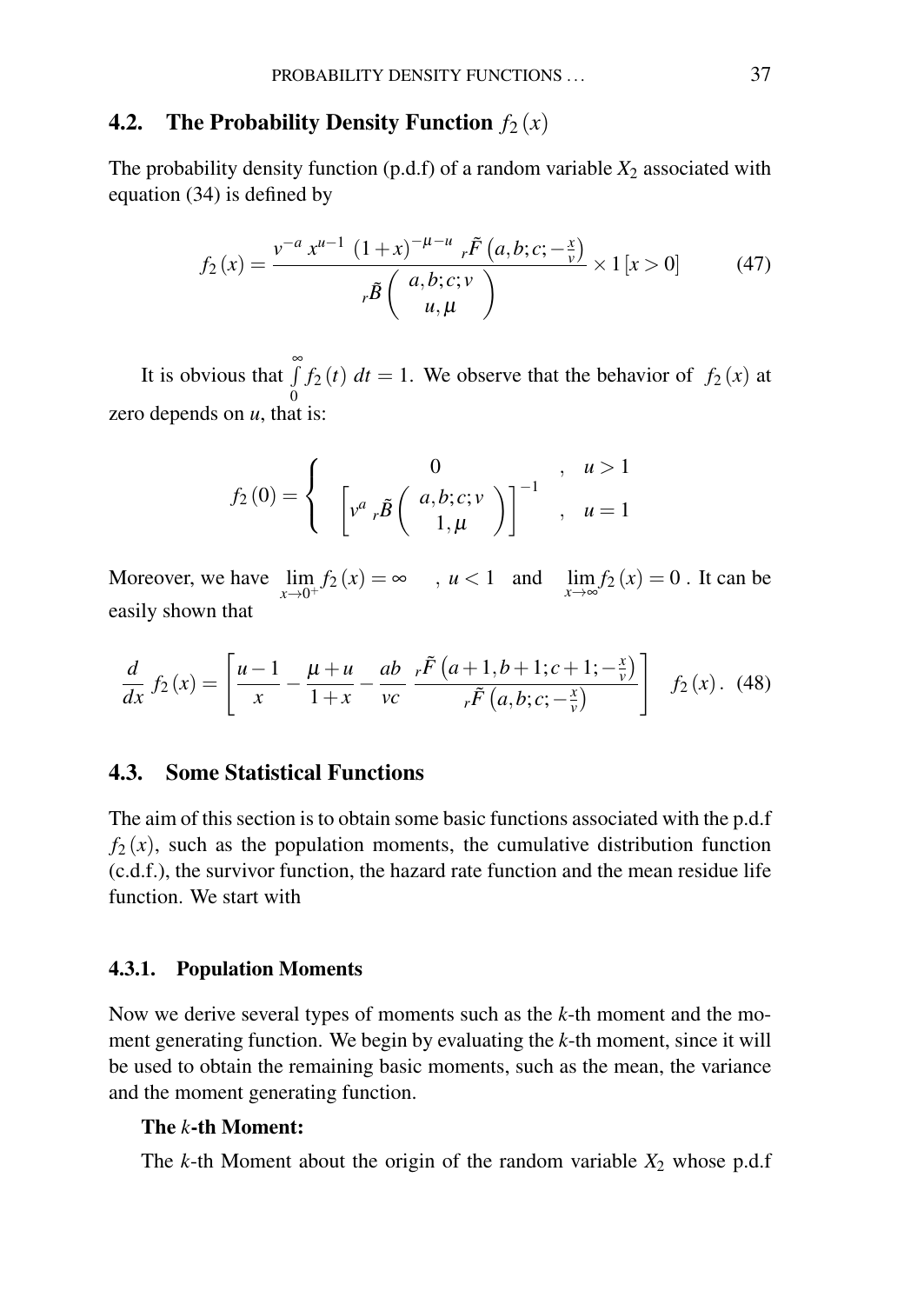$f_2(x)$  given by the equation (47) is

$$
E\left[X_2^k\right] = \frac{\int_0^{\nu-a} \int_0^{\infty} t^{k+u-1} \left(1+t\right)^{-\mu-u} r \tilde{F}\left(a,b;c;-\frac{t}{\nu}\right) dt}{r\tilde{B}\left(a,b;c;\nu\atop u,\mu\right)} = \frac{r\tilde{B}\left(\begin{array}{c} a,b;c;\nu\\ u+k,\mu-k \end{array}\right)}{r\tilde{B}\left(a,b;c;\nu\atop u,\mu\right)} \tag{49}
$$

In particular, the expected value of the random variable  $X_2$ , is

$$
E\left[X_2\right] = \frac{\kappa \tilde{B}\left(\begin{array}{c} a,b;c;\nu\\u+1,\mu-1\end{array}\right)}{\kappa \tilde{B}\left(\begin{array}{c} a,b;c;\nu\\u,\mu\end{array}\right)}.
$$
(50)

Similarly, we can obtain the variance of the random variable  $X_2$ ,  $\sigma_{X_2}^2$ , using the equation (49) with  $k = 2$ , besides the equation (50).

## Moment generating function:

The moment generating function of the random variable  $X_2$  is

$$
M_2(t) = \sum_{k=0}^{\infty} \frac{t^k}{k!} E\left[X_2^k\right] = \sum_{k=0}^{\infty} \frac{t^k}{t^k} \left(\frac{a, b; c; v}{a, b; c; v}\right) \times \frac{t^k}{k!}.
$$

## 4.3.2. The Distribution Function

The cumulative distribution function  $F_2(x)$  of the random variable  $X_2$  is given by

$$
F_2(x) \triangleq P(X_2 \leq x) = \frac{r\tilde{B}_0^x\left(\begin{array}{c} a,b;c;v\\u,\mu\end{array}\right)}{r\tilde{B}\left(\begin{array}{c} a,b;c;v\\u,\mu\end{array}\right)},
$$

hence the survivor function  $S_2(x)$  can be expressed as

$$
S_2(x) = 1 - F_2(x) = \frac{r\tilde{B}_x^{\infty} \left(\begin{array}{c} a, b; c; v \\ u, \mu \end{array}\right)}{r\tilde{B} \left(\begin{array}{c} a, b; c; v \\ u, \mu \end{array}\right)}.
$$
(51)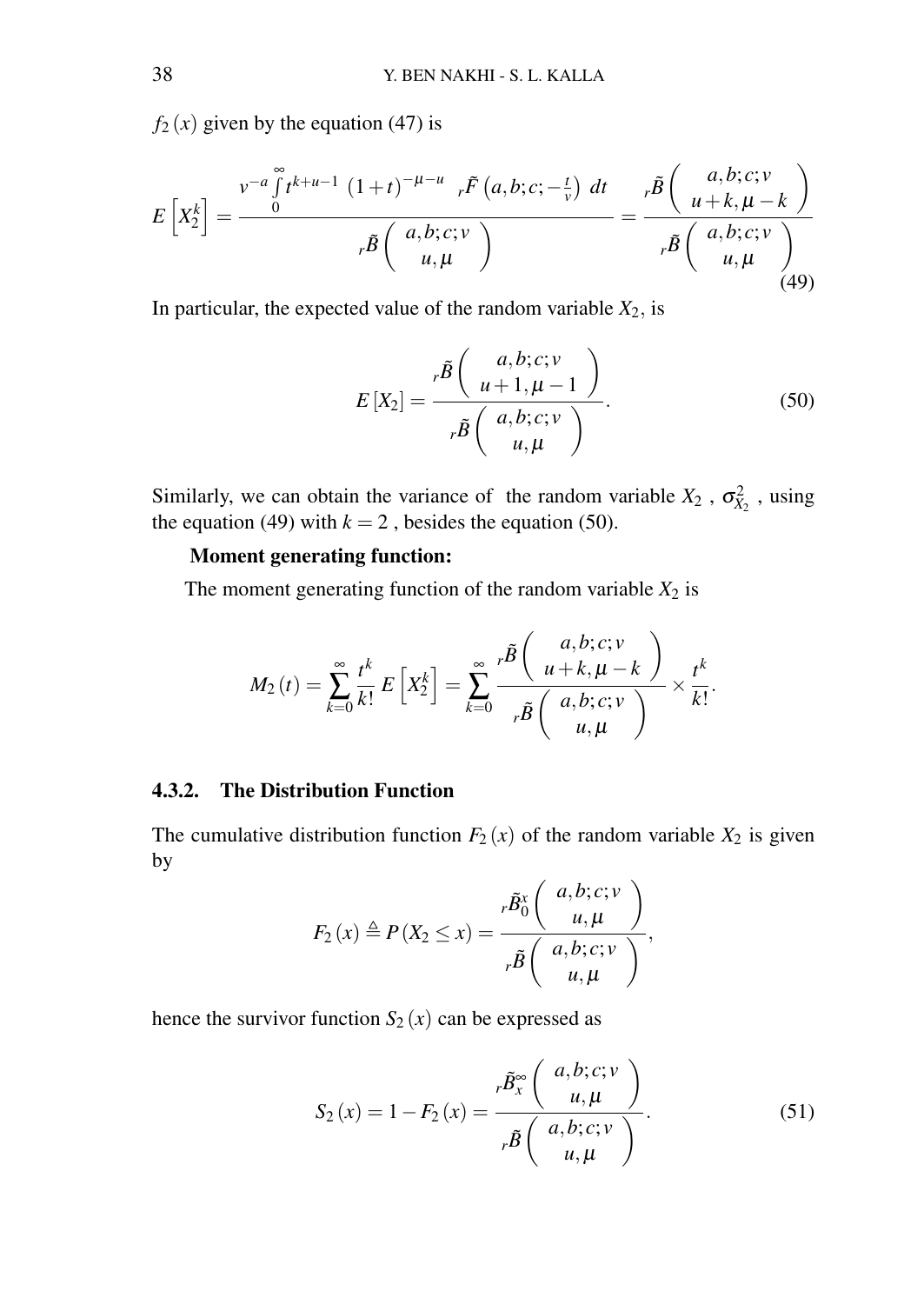### 4.3.3. The Hazard Rate Function

Using the equations (49) and (51), the hazard rate function for a p.d.f  $f_2(x)$  is given by

$$
h_2(x) = \frac{v^{-a} x^{u-1} (1+x)^{-\mu-u} r \tilde{F}(a, b; c; -\frac{x}{v})}{r \tilde{B}_x^{\infty} \begin{pmatrix} a, b; c; v \\ u, \mu \end{pmatrix}}.
$$
(52)

### 4.3.4. The Mean Residue Life Function

Using  $(32)$ , the mean residue life function for a random variable  $X_2$  is given by

$$
K_2(x) = \frac{{}_{r}\tilde{B}_{x}^{\infty}\left(\begin{array}{c} a,b;c;v\\u+1,\mu-1\end{array}\right)}{{}_{r}\tilde{B}_{x}^{\infty}\left(\begin{array}{c} a,b;c;v\\u,\mu\end{array}\right)} - x.
$$

#### REFERENCES

- [1] A. Abramowitz I. Stegun, *Handbook of Mathematical Functions*, Dover Publications, New York, 1972.
- [2] S. K. Agarwal S. L. Kalla, *A generalized gamma distribution and its applications in reliability*, Comm. Statist. Theory Methods 25 (1996), 201–210.
- [3] F. Al-Musallam S. L. Kalla, *Asymptotic expansions for the generalized gamma and incomplete gamma functions*, Appl. Anal. 66 (1997), 173–187.
- [4] F. Al-Musallam S. L. Kalla, *Further results on a generalized gamma occurring in diffraction theory*, Integral Transform. Spec.Funct. 7 (1998), 175–190.
- [5] Y. Ben Nakhi S. L. Kalla, *A Generalized Beta Function And Associated Probability Density*, Int. Jour. Math & Math. Sci. (IJMMS). 30 (8) (2002), 467– 478.
- [6] K. Kobayashi, *On generalized gamma functions occurring in diffraction theory*, Journal of the Physical Society of Japan 60 (5) (1991), 1501–1512.
- [7] W. Magnus F. Oberhettinger R. P. Soni, *Formulas and Theorems for the Special Functions of Mathematical Physics*, 3rd edition. Springer-Verlag, Berlin, Heidelberg, New York, 1966.
- [8] A. P. Prudnikov Y. Brichkov O. Marichev, *Integrals and Series*, Gordon and Breach, London, 1992.
- [9] L. J. Slater, *Generalized Hypergeometric Functions*, Cambridge University Press, London and New York, 1966.